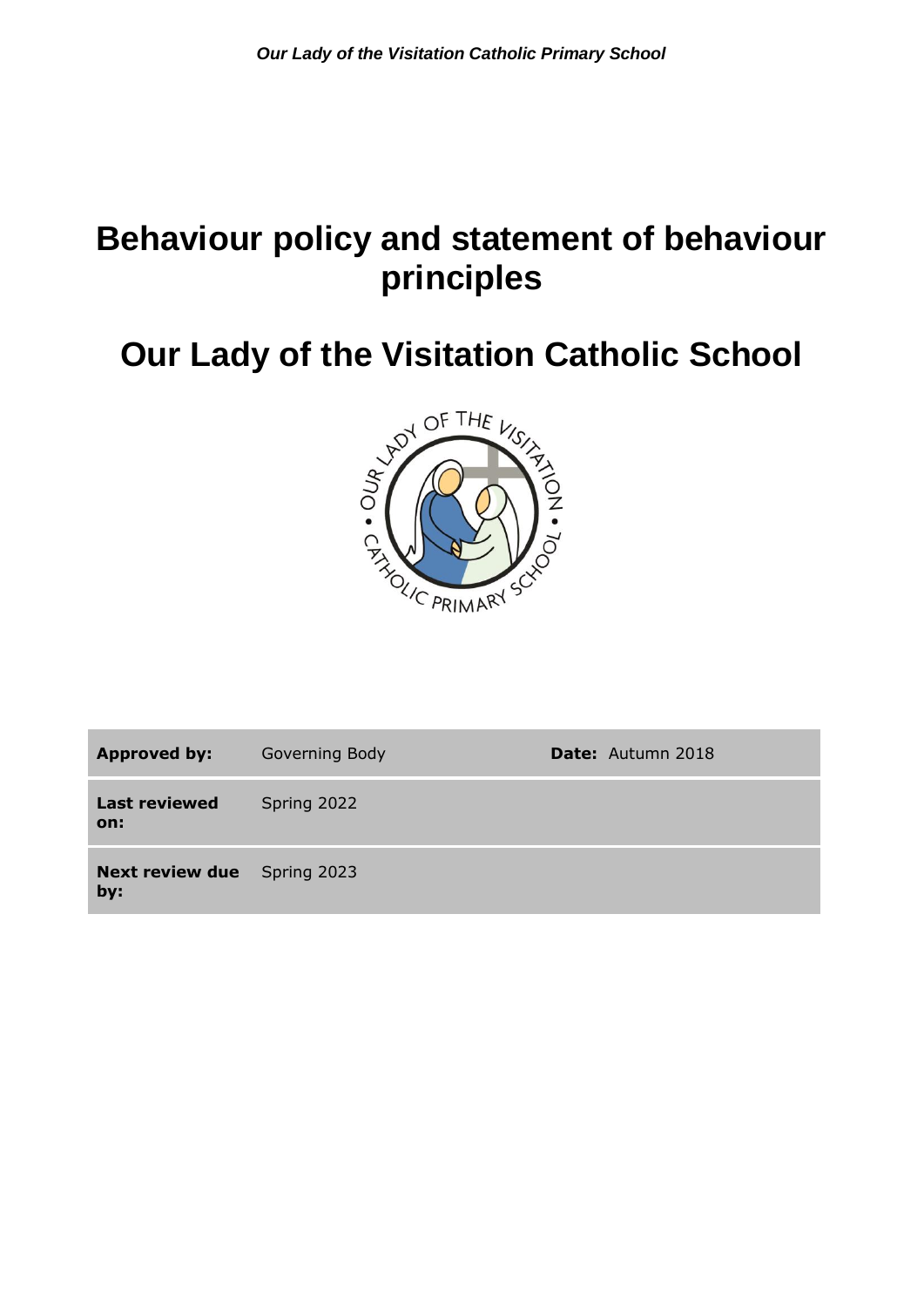# **Contents**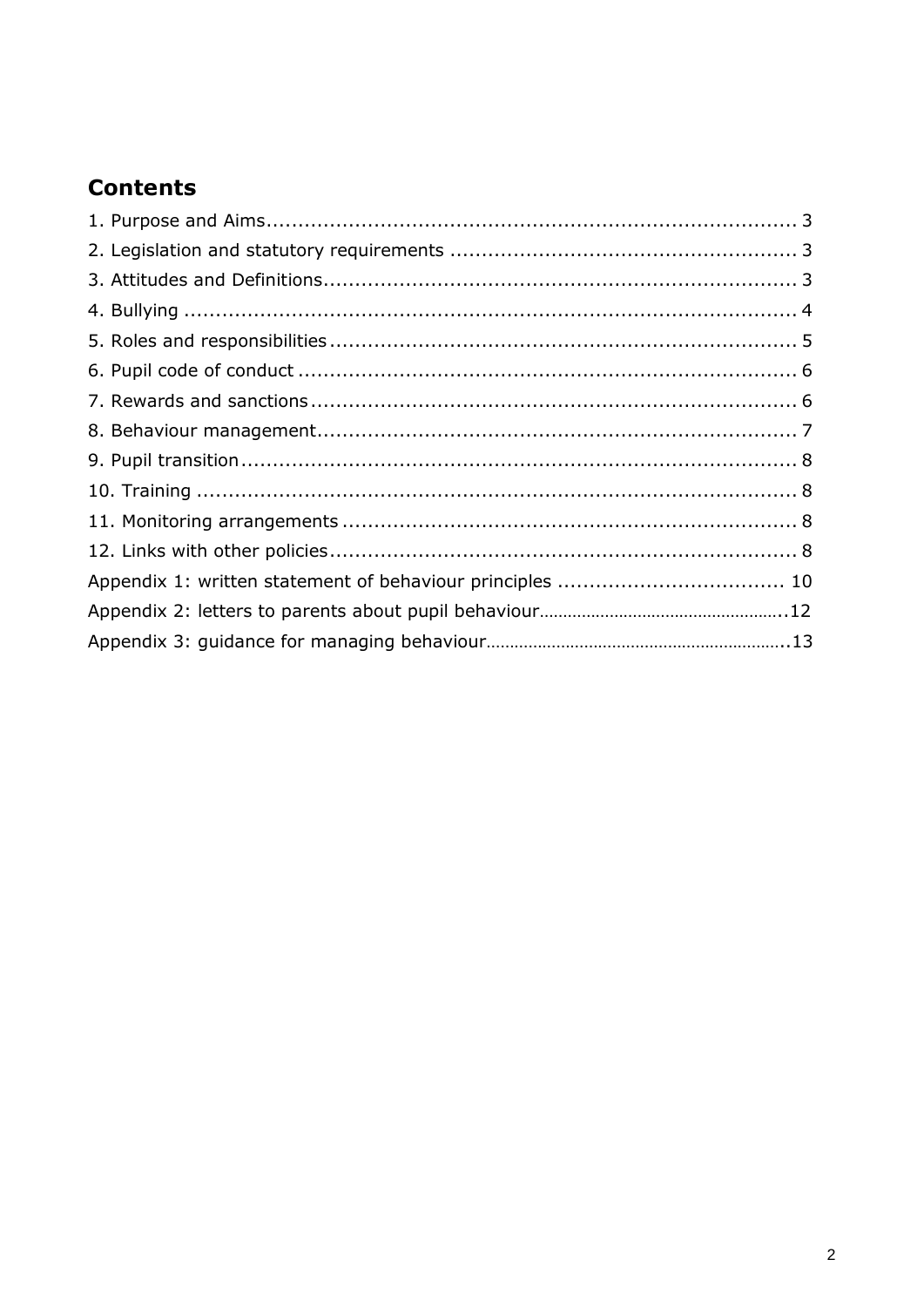# 1. **Purpose and Aims**

The prime purpose of our Behaviour Policy is for all to develop a sense of self control, tolerance and personal responsibility. In this way we aim to maintain an environment in which all pupils feel safe and secure and can flourish as individuals.

As a Catholic School we support the Gospel Values of forgiveness and reconciliation. We encourage children to learn to negotiate, to show sorrow for wrong doing and forgive those who may have hurt them in word or actions.

This policy aims to:

- Provide a **consistent approach** to behaviour management
- **Define** what we consider to be unacceptable behaviour, including bullying
- Outline **how pupils are expected to behave**
- Summarise the **roles and responsibilities** of different people in the school community with regards to behaviour management
- Outline our system of **rewards and sanctions**

### **2. Legislation and statutory requirements**

This policy is based on advice from the Department for Education (DfE) on:

- [Behaviour and discipline in schools](https://www.gov.uk/government/publications/behaviour-and-discipline-in-schools)
- [Searching, screening and confiscation at school](https://www.gov.uk/government/publications/searching-screening-and-confiscation)
- [The Equality Act](https://www.gov.uk/government/publications/equality-act-2010-advice-for-schools) 2010
- [Use of reasonable force in schools](https://www.gov.uk/government/publications/use-of-reasonable-force-in-schools)
- [Supporting pupils with medical conditions at school](https://www.gov.uk/government/publications/supporting-pupils-at-school-with-medical-conditions--3)

It is also based on the [special educational needs and disability \(SEND\) code of practice.](https://www.gov.uk/government/publications/send-code-of-practice-0-to-25)

In addition, this policy is based on:

- Section 175 of the [Education Act 2002](http://www.legislation.gov.uk/ukpga/2002/32/section/175), which outlines a school's duty to safeguard and promote the welfare of its pupils
- Sections 88-94 of the [Education and Inspections Act 2006,](http://www.legislation.gov.uk/ukpga/2006/40/section/88) which require schools to regulate pupils' behaviour and publish a behaviour policy and written statement of behaviour principles, and give schools the authority to confiscate pupils' property
- [DfE guidance](https://www.gov.uk/guidance/what-maintained-schools-must-publish-online#behaviour-policy) explaining that maintained schools should publish their behaviour policy online

# **3. Attitudes and Definitions**

#### **Attitudes that we seek to promote include:**

To value each child not only for what they achieve, but for who they are:

To develop mutual respect and support each other:

To help each child learn how to learn

To help each child enjoy their school work and find in it, both satisfaction and a sense of achievement.

To develop an attitude of care and concern for the environment, both locally and globally

Each class, through Religious Education, discussion and 'circle work' will work through the kinds of positive behaviours we are seeking to develop.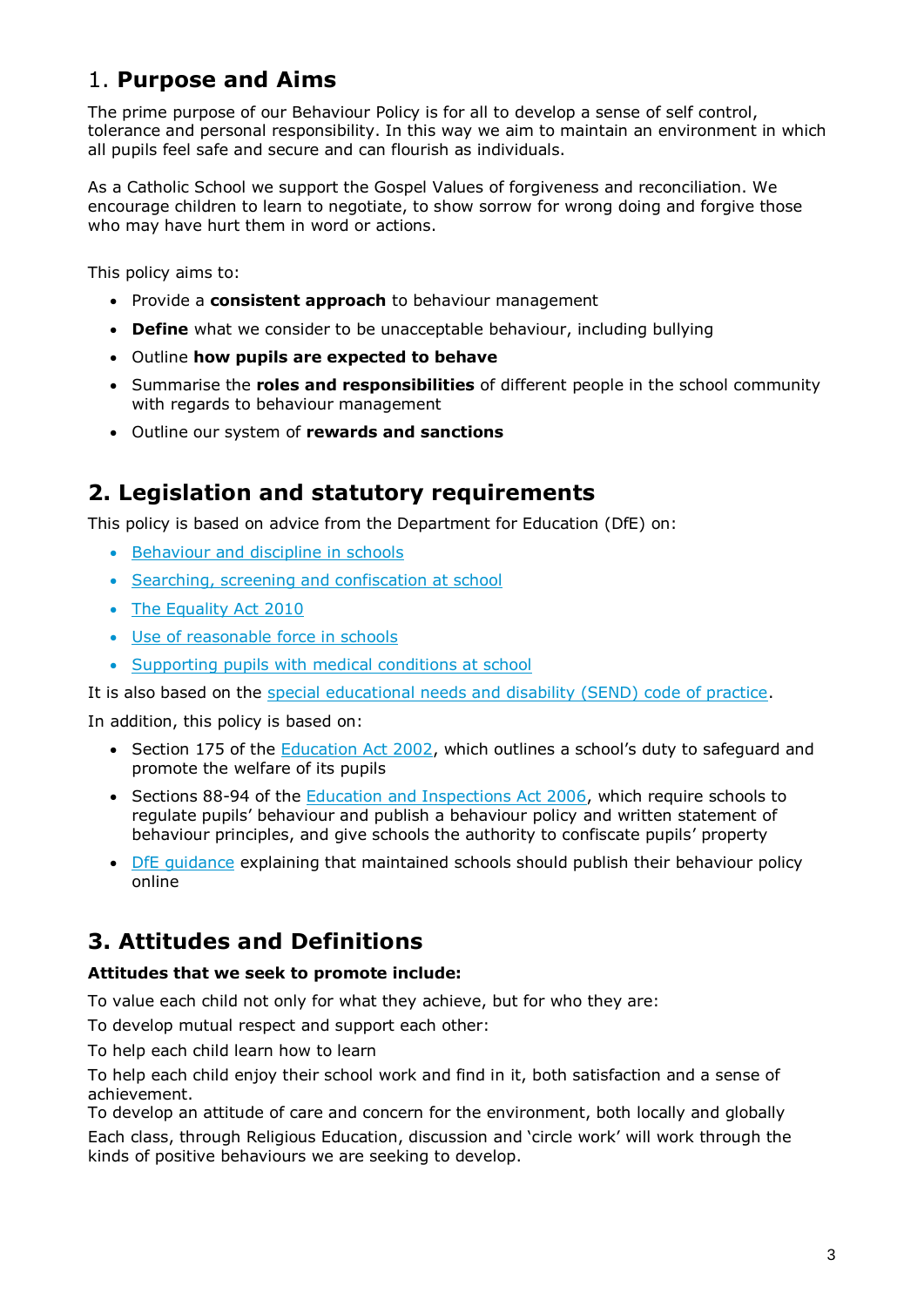#### **Misbehaviour** is defined as:

- Disruption in lessons, in corridors between lessons, and at break and lunchtimes
- Non-compliance / disobedience
- Non-completion of classwork or homelearning
- Low level disruptive behaviour
- Poor attitude
- Incorrect uniform

#### **Serious misbehaviour** is defined as:

- Repeated breaches of the school rules
- Consistent low level disruptive behaviour
- Any form of bullying
- Sexual assault, which is any unwanted sexual behaviour that causes humiliation, pain, fear or intimidation
- Vandalism
- Theft
- Fighting
- Racist, sexist, homophobic or discriminatory behaviour
- Pupils acting in a manner that endangers their own safety or that of others

### **4. Bullying**

**Bullying** is defined as the repetitive, intentional harming of one person or group by another person or group, where the relationship involves an imbalance of power.

Bullying is, therefore:

- Deliberately hurtful
- Repeated, often over a period of time
- Difficult to defend against

Bullying can include:

| <b>Type of bullying</b> | <b>Definition</b>                                                                                                                                                                   |
|-------------------------|-------------------------------------------------------------------------------------------------------------------------------------------------------------------------------------|
| Emotional               | Being unfriendly, excluding, tormenting                                                                                                                                             |
| Physical                | Hitting, kicking, pushing, taking someone else's belongings,<br>any use of violence                                                                                                 |
| Racial                  | Racial taunts, graffiti, gestures                                                                                                                                                   |
| Sexual                  | Explicit sexual remarks, display of sexual material, sexual<br>gestures, unwanted physical attention, comments about<br>sexual reputation or performance, or inappropriate touching |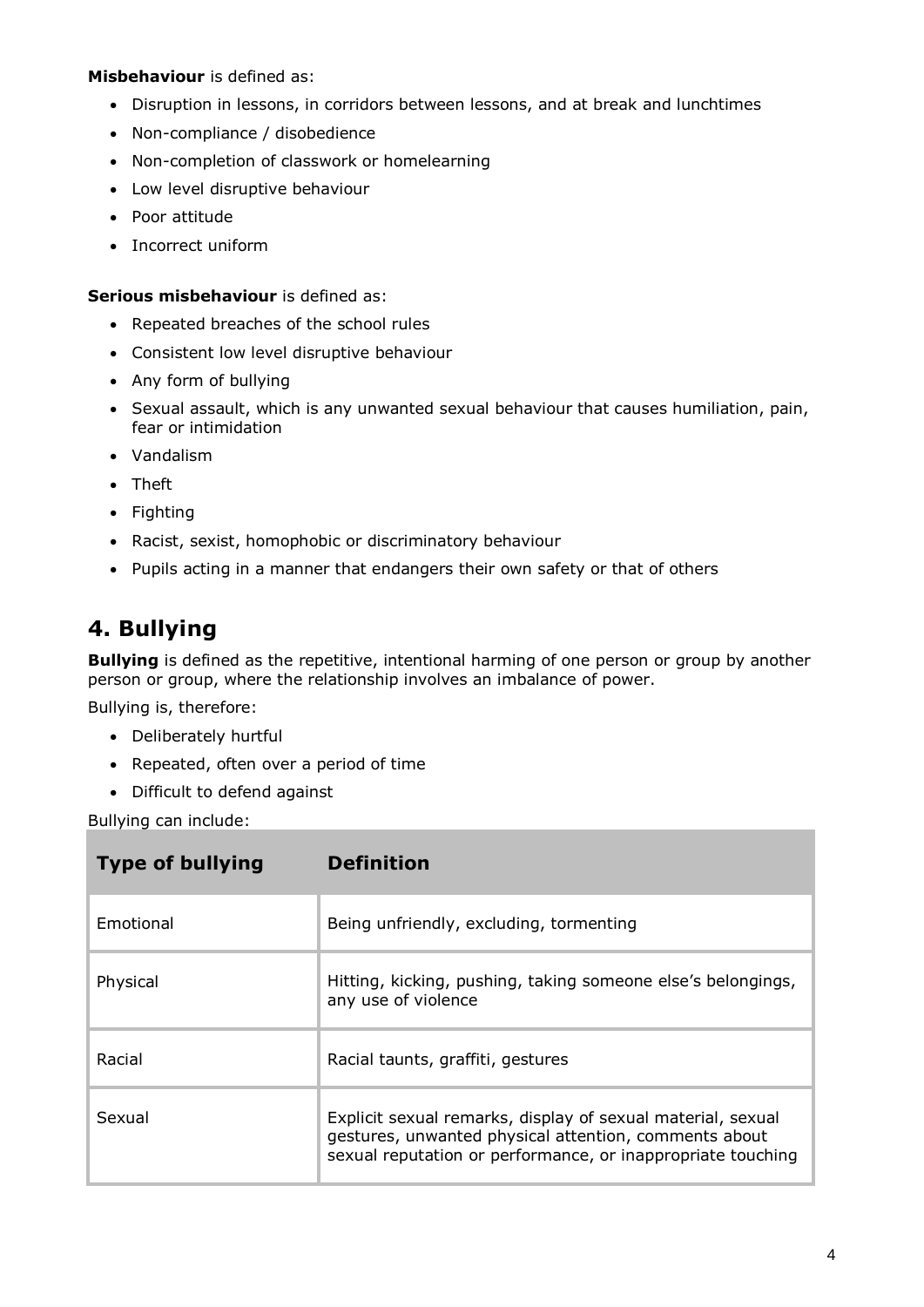| Direct or indirect verbal | Name-calling, sarcasm, spreading rumours, teasing                                                            |
|---------------------------|--------------------------------------------------------------------------------------------------------------|
| Cyber-bullying            | Bullying that takes place online, such as through social<br>networking sites, messaging apps or gaming sites |

Details of our school's approach to preventing and addressing bullying are set out in our antibullying policy.

# **5. Roles and responsibilities**

#### **5.1 The governing body**

The governing body is responsible for reviewing and approving the written statement of behaviour principles (appendix 1).

The governing body will also review this behaviour policy in conjunction with the headteacher and monitor the policy's effectiveness, holding the headteacher to account for its implementation.

#### **5.2 The headteacher**

The headteacher is responsible for reviewing this behaviour policy in conjunction with the governing body, giving due consideration to the school's statement of behaviour principles (appendix 1). The headteacher will also approve this policy.

The headteacher will ensure that the school environment encourages positive behaviour and that staff deal effectively with poor behaviour, and will monitor how staff implement this policy to ensure rewards and sanctions are applied consistently.

### **5.3 Staff**

Staff are responsible for:

- Implementing the behaviour policy consistently
- Modelling positive behaviour
- Providing a personalised approach to the specific behavioural needs of particular pupils
- Recording behaviour incidents (in class behaviour log and on SIMS)

The senior leadership team will support staff in responding to behaviour incidents.

#### **5.4 Parents**

Parents are expected to:

- Support their child in adhering to the pupil code of conduct
- Inform the school of any changes in circumstances that may affect their child's behaviour
- Discuss any behavioural concerns with the class teacher promptly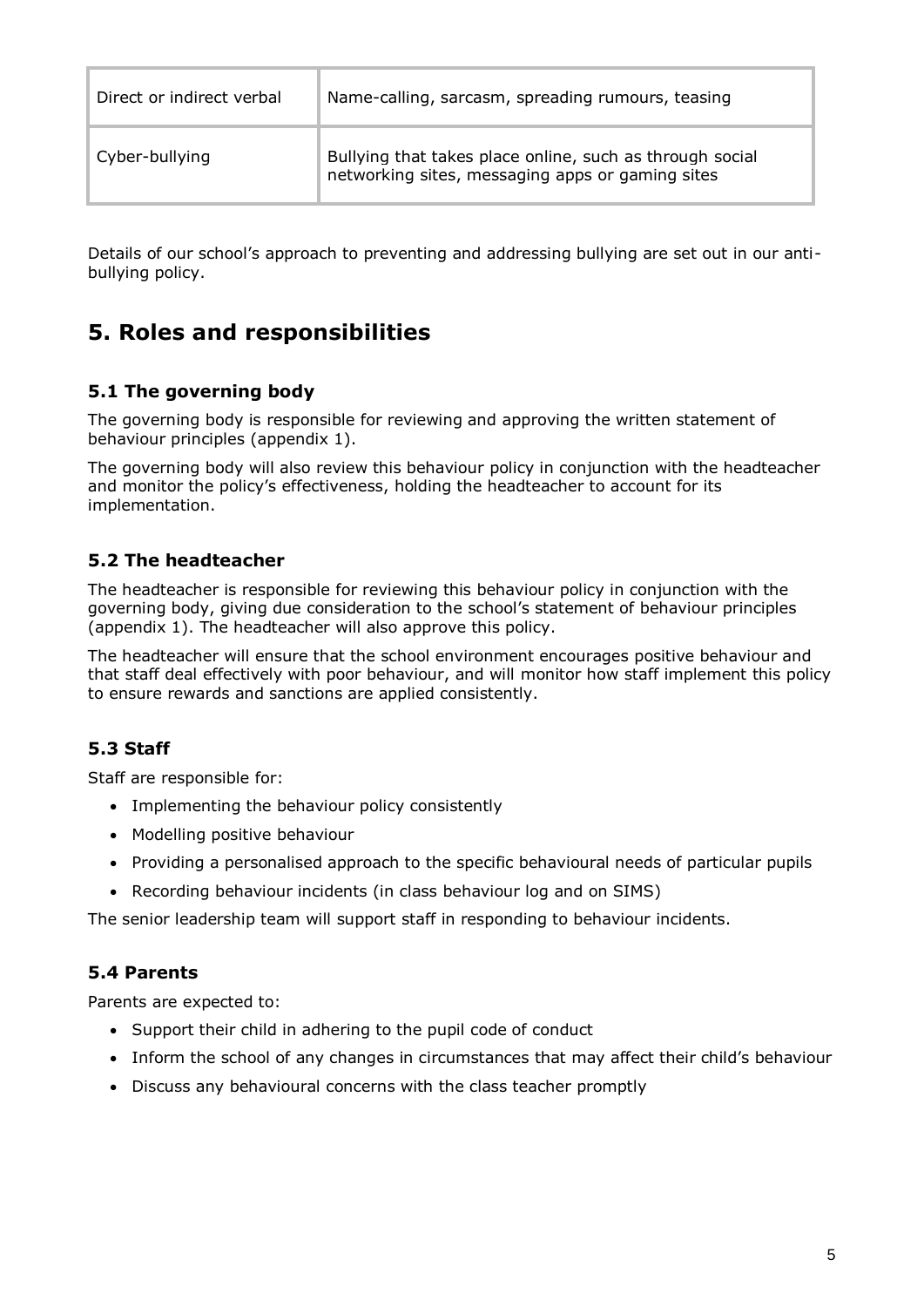# **6. Pupil code of conduct**

Pupils are expected to:

- Behave in an orderly and self-controlled way
- Show respect to members of staff and each other
- In class, make it possible for all pupils to learn
- Move quietly around the school
- Treat the school buildings and school property with respect
- Wear the correct uniform at all times
- Arrive at school on time and ready to learn
- Accept sanctions when given
- Refrain from behaving in a way that brings the school into disrepute, including when outside school

### **7. Rewards and sanctions**

#### **7.1 List of rewards and sanctions**

Positive behaviour will be rewarded with:

- Praise
- House points
- Notes / Letters or phone calls home to parents
- A wide range of behaviour and achievement awards
- A weekly Golden Time session
- Special responsibilities/privileges

The school may use one or more of the following sanctions in response to unacceptable behaviour:

- The use of a traffic light system within class notifications sent home to parents on a daily basis if the traffic light system is used
- A verbal reprimand
- Missing 5 minutes of playtime
- Missing some of their 'Golden Time'
- Sending the pupil out of the class to another teacher
- Expecting work to be completed at home, or at break or lunchtime
- Referring the pupil to a senior member of staff
- Behaviour notice sent home (to keep parents informed)
- Letters or phone calls home to parents
- Agreeing a behaviour contract
- Putting a pupil 'on report'

See appendix 2 for sample letters to parents about their child's behaviour.

We may exclude pupils from class or breaks in response to serious or persistent breaches of this policy. Pupils may be sent to another class or a senior member of staff during lessons if they are disruptive, and they will be expected to complete the same work as they would in class.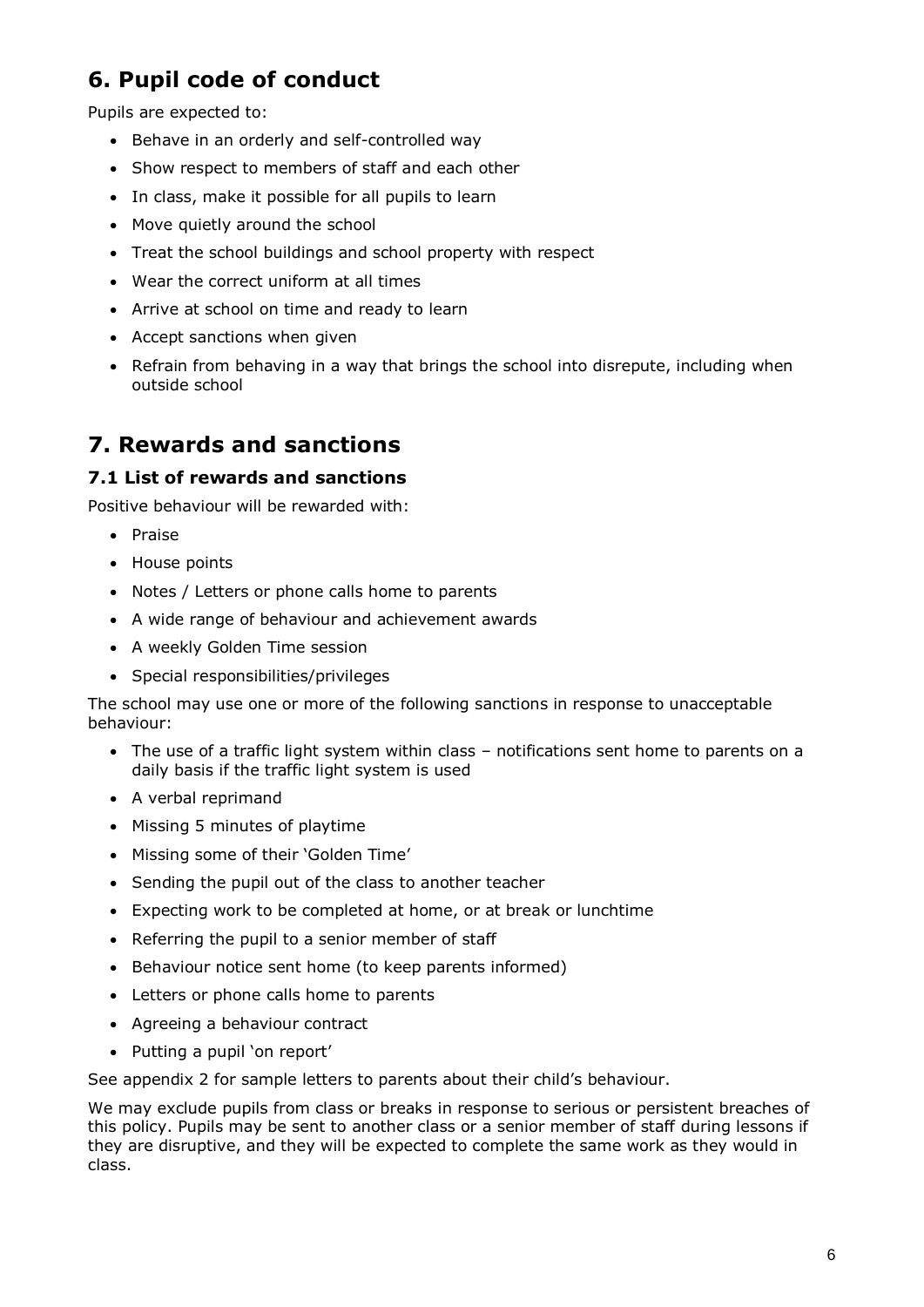### **7.2 Off-site behaviour**

Sanctions may be applied where a pupil has misbehaved off-site when representing the school, such as on a school trip or on the bus on the way to or from school.

### **7.3 Malicious allegations**

Where a pupil makes an accusation against a member of staff and that accusation is shown to have been malicious, the headteacher will discipline the pupil in accordance with this policy.

Please refer to our allegations of abuse against staff policy for more information on responding to allegations of abuse.

The headteacher will also consider the pastoral needs of staff accused of misconduct.

# **8. Behaviour management**

#### **8.1 Classroom management**

Teaching and support staff are responsible for setting the tone and context for positive behaviour within the classroom.

They will:

- Create and maintain a stimulating environment that encourages pupils to be engaged
- Display the pupil code of conduct or their own classroom rules
- Consistently following the behaviour policy
- Develop a positive relationship with pupils, which may include:
	- o Greeting pupils in the morning/at the start of lessons
	- o Establishing clear routines
	- o Communicating expectations of behaviour in ways other than verbally
	- o Highlighting and promoting good behaviour
	- $\circ$  Concluding the day positively and starting the next day afresh
	- o Having a plan for dealing with low-level disruption
	- o Using positive reinforcement

#### **8.2 Physical restraint**

In some circumstances, staff may use reasonable force to restrain a pupil to prevent them:

- Causing disorder
- Hurting themselves or others
- Damaging property

Incidents of physical restraint must:

- **Always be used as a last resort**
- Be applied using the minimum amount of force and for the minimum amount of time possible
- Be used in a way that maintains the safety and dignity of all concerned
- Never be used as a form of punishment
- $\bullet$  Be recorded and reported to parents (see appendix 3 for a behaviour log)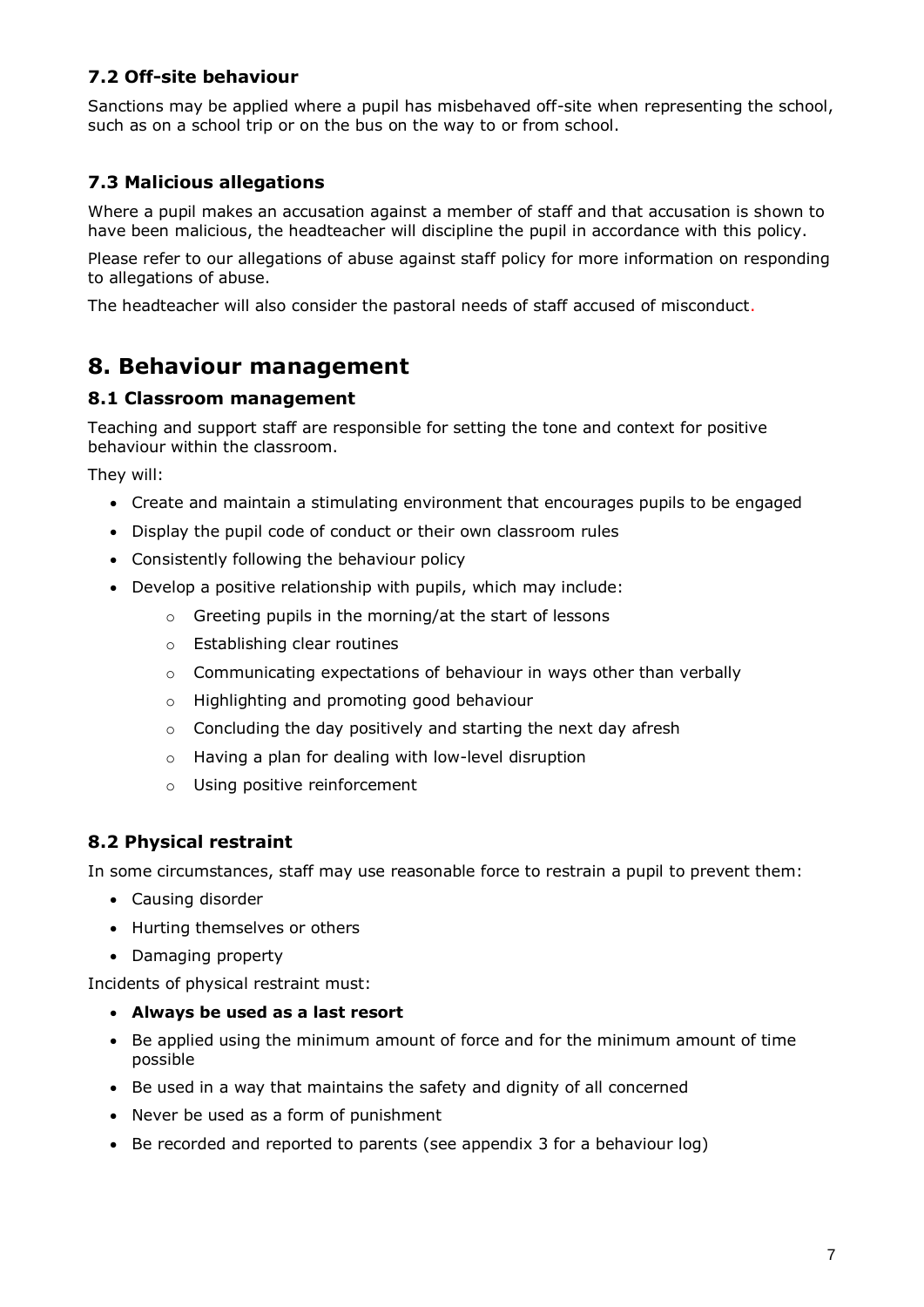#### **8.3 Confiscation**

**Any prohibited items eg,** implements that can be used as a weapon, mobile phones, medication, sweets, anything containing nuts, found in pupils' possession will be confiscated. These items will not be returned to pupils.

We will also confiscate any item which is harmful or detrimental to school discipline. These items will be returned to pupils after discussion with senior leaders and parents, if appropriate.

Searching and screening pupils is conducted in line with the DfE's [latest guidance on](https://www.gov.uk/government/publications/searching-screening-and-confiscation)  [searching, screening and confiscation.](https://www.gov.uk/government/publications/searching-screening-and-confiscation)

#### **8.4 Pupil support**

The school recognises its legal duty under the Equality Act 2010 to prevent pupils with a protected characteristic from being at a disadvantage. Consequently, our approach to challenging behaviour may be differentiated to cater to the needs of the pupil.

The school's special educational needs co-ordinator will evaluate a pupil who exhibits challenging behaviour to determine whether they have any underlying needs that are not currently being met.

Where necessary, support and advice will also be sought from specialist teachers, an educational psychologist, medical practitioners and/or others, to identify or support specific needs.

When acute needs are identified in a pupil, we will liaise with external agencies and plan support programmes for that child. We will work with parents to create the plan and review it on a regular basis.

### **9. Pupil transition**

To ensure a smooth transition to the next year, pupils have transition sessions with their new teacher(s). In addition, staff members hold transition meetings.

To ensure behaviour is continually monitored and the right support is in place, information related to pupil behaviour issues may be transferred to relevant staff at the start of the term or year. Information on behaviour issues may also be shared with new settings for those pupils transferring to other schools.

# **10. Training**

Our staff are provided with training on managing behaviour, including proper use of restraint, as part of their induction process.

Behaviour management will also form part of continuing professional development.

Staff will be supported by members of the senior leadership team to develop behaviour management techniques in line with school policy.

### **11. Monitoring arrangements**

This behaviour policy will be reviewed by the headteacher and full governing body every two years. At each review, the policy will be approved by the headteacher.

The written statement of behaviour principles (appendix 1) will be reviewed and approved by the full governing body every two years.

### **12. Links with other policies**

This behaviour policy is linked to the following policies:

• Exclusions policy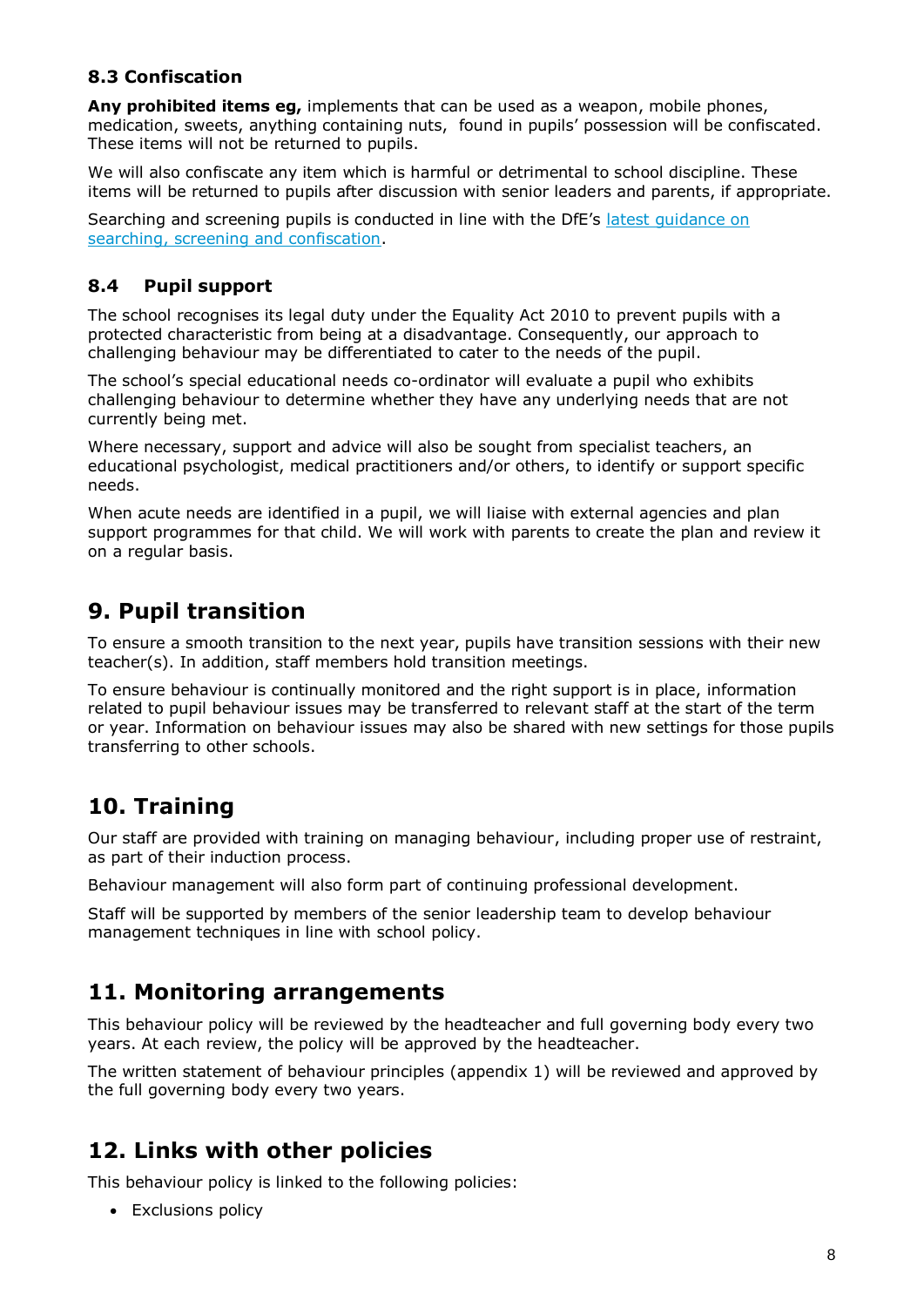- Safeguarding policy
- Anti-bullying Policy
- Allegations against staff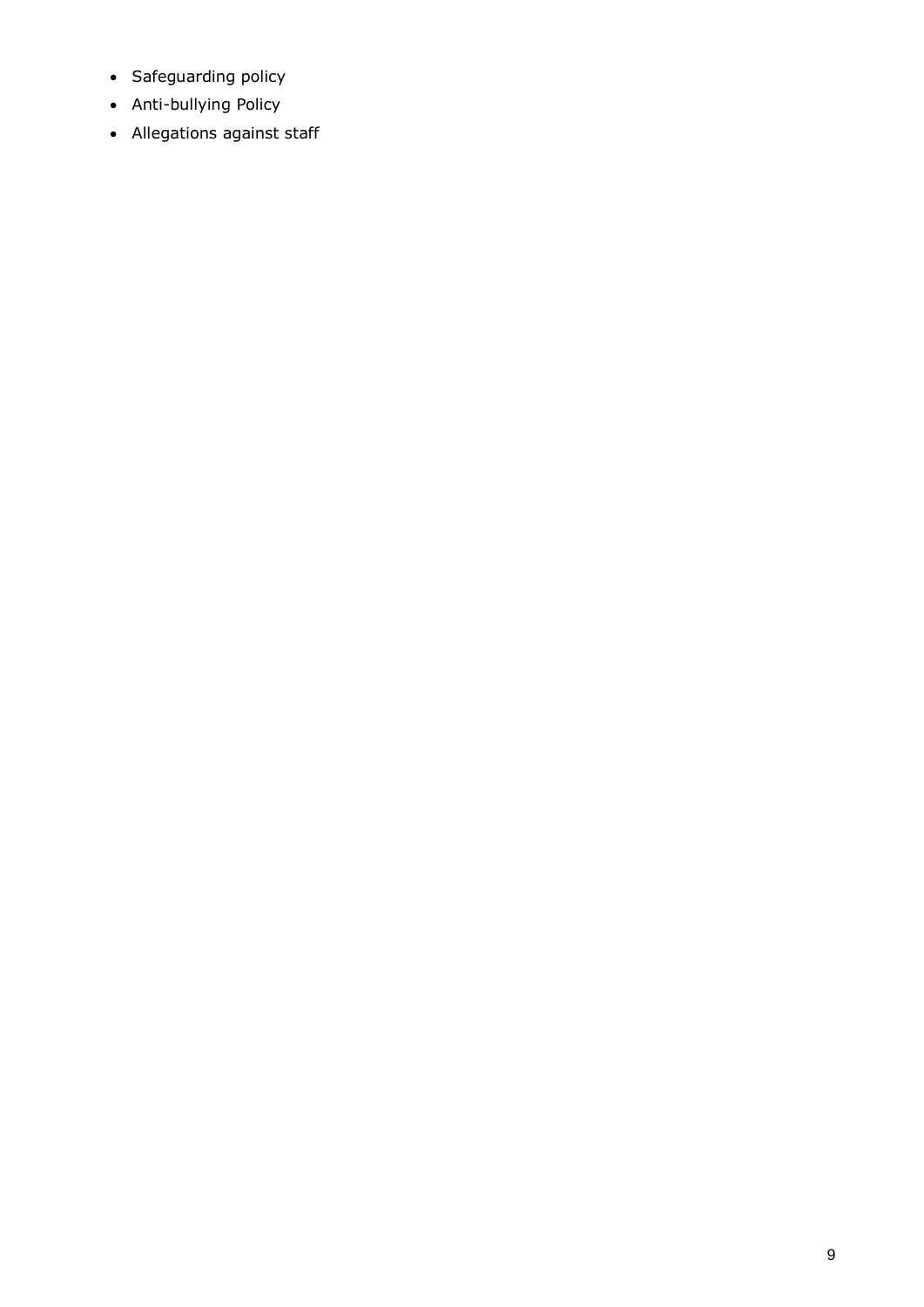# **Appendix 1: written statement of behaviour principles**

- Every pupil understands they have the right to feel safe, valued and respected, and learn free from the disruption of others
- All pupils, staff and visitors are free from any form of discrimination
- Staff and volunteers set an excellent example to pupils at all times
- Rewards, sanctions and reasonable force are used consistently by staff, in line with the behaviour policy
- The behaviour policy is understood by pupils and staff
- The school will implement the behaviour policy for incidents that cause harm to pupils outside the school gates, including cyber bullying and unacceptable behaviour on school trips
- Outside agencies, such as the behaviour support team, will be involved where support is needed for continuous disruptive behaviour
- The school will follow the restraint policy where a pupil is at risk of self harm or causing harm to others
- The exclusions policy explains that exclusions will only be used as a last resort, and outlines the processes involved in permanent and fixed-term exclusions
- Pupils are helped to take responsibility for their actions
- Families are involved in behaviour incidents to foster good relationships between the school and pupils' home life
- Pastoral Care will be provided for staff accused of mis-conduct

The governing board also emphasises that violence or threatening behaviour will not be tolerated in any circumstances.

This written statement of behaviour principles is reviewed and approved by the full governing body every two years.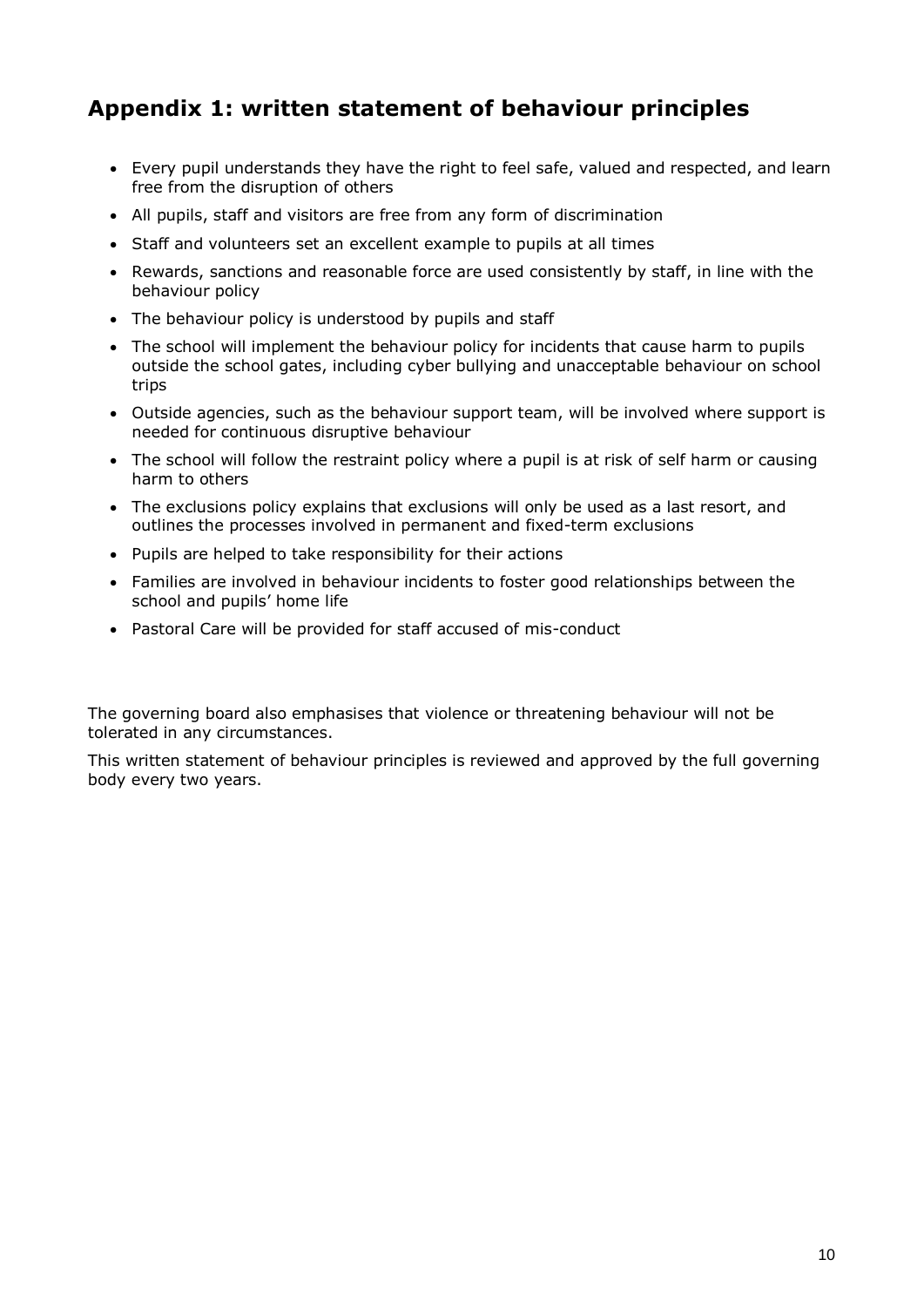### **Appendix 2: letters to parents about pupil behaviour – templates**

| <b>First behaviour letter</b>                                                                                                                                                                                   |
|-----------------------------------------------------------------------------------------------------------------------------------------------------------------------------------------------------------------|
| Dear parent / carer,                                                                                                                                                                                            |
| Recently, your child, ___________________________________, has not been behaving as well in<br>school as they could.                                                                                            |
| Your child has now received 5 behaviour notices. As ___________________________ is still<br>struggling to adhere to our pupil code of conduct I would appreciate it if you could arrange to<br>Yours sincerely, |
|                                                                                                                                                                                                                 |
|                                                                                                                                                                                                                 |
|                                                                                                                                                                                                                 |
| Behaviour letter - return slip                                                                                                                                                                                  |
| Please return this slip to school to confirm you can attend the meeting. Thank you.                                                                                                                             |
|                                                                                                                                                                                                                 |
|                                                                                                                                                                                                                 |
|                                                                                                                                                                                                                 |
|                                                                                                                                                                                                                 |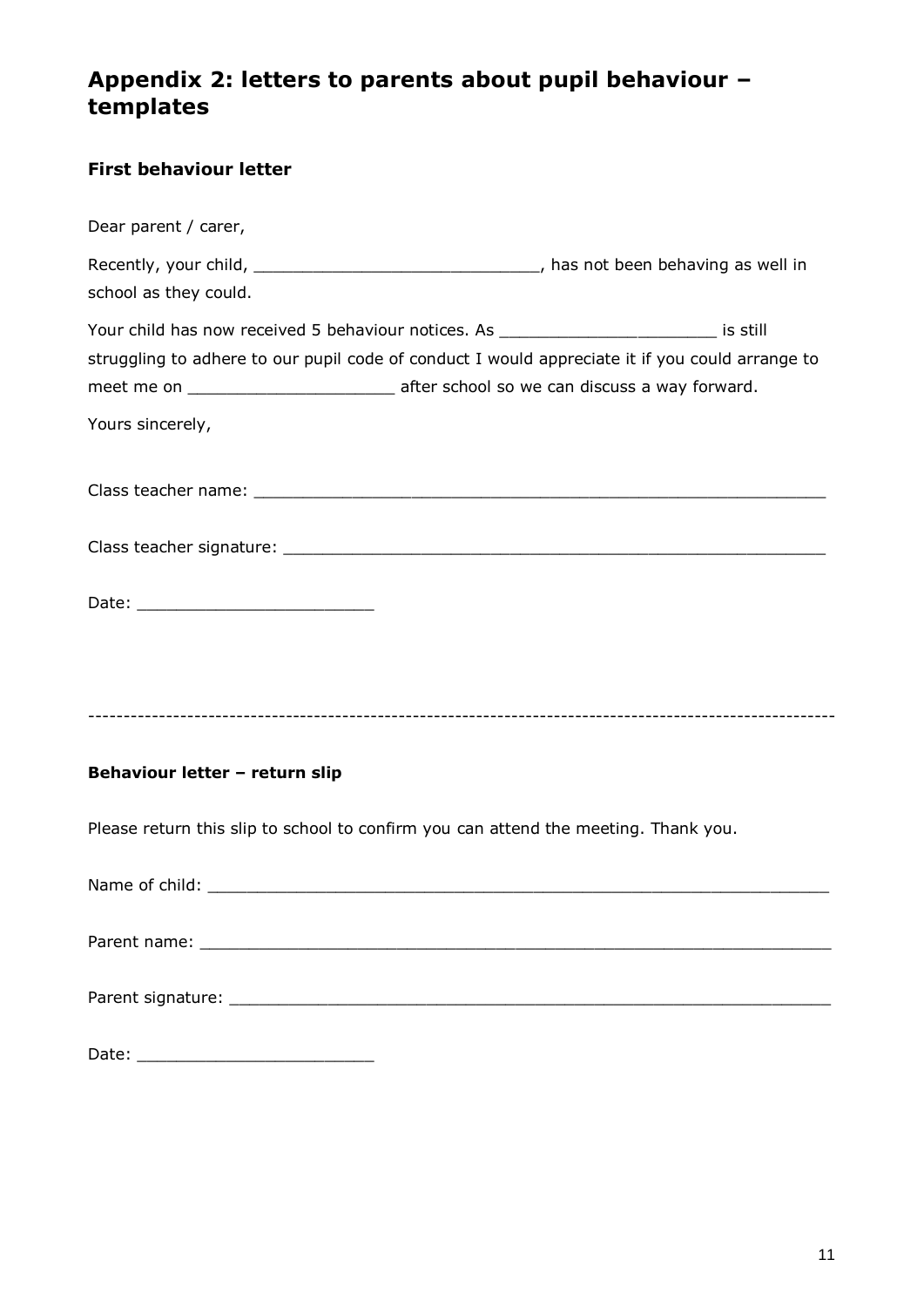#### **Second behaviour letter**

Dear parent,

I am sorry to report that, despite meeting and creating a behaviour contract,

\_\_\_\_\_\_\_\_\_\_\_\_\_\_\_\_\_\_\_\_\_\_\_, has continued to misbehave.

\_\_\_\_\_\_\_\_\_\_\_\_\_\_\_\_\_\_\_\_\_\_\_\_\_ would now benefit from a structured approach to help improve

their behaviour in school.

I would be grateful if you could attend a meeting with the headteacher, and myself, to discuss how we can best support your child in improving their behaviour.

*Insert details of the meeting time, date and location, as necessary, or how to contact the school to arrange the meeting.*

Yours sincerely,

Class teacher name: **Example 20** and the set of the set of the set of the set of the set of the set of the set of the set of the set of the set of the set of the set of the set of the set of the set of the set of the set o

Class teacher signature: \_\_\_\_\_\_\_\_\_\_\_\_\_\_\_\_\_\_\_\_\_\_\_\_\_\_\_\_\_\_\_\_\_\_\_\_\_\_\_\_\_\_\_\_\_\_\_\_\_\_\_\_\_\_\_

Date: \_\_\_\_\_\_\_\_\_\_\_\_\_\_\_\_\_\_\_\_\_\_\_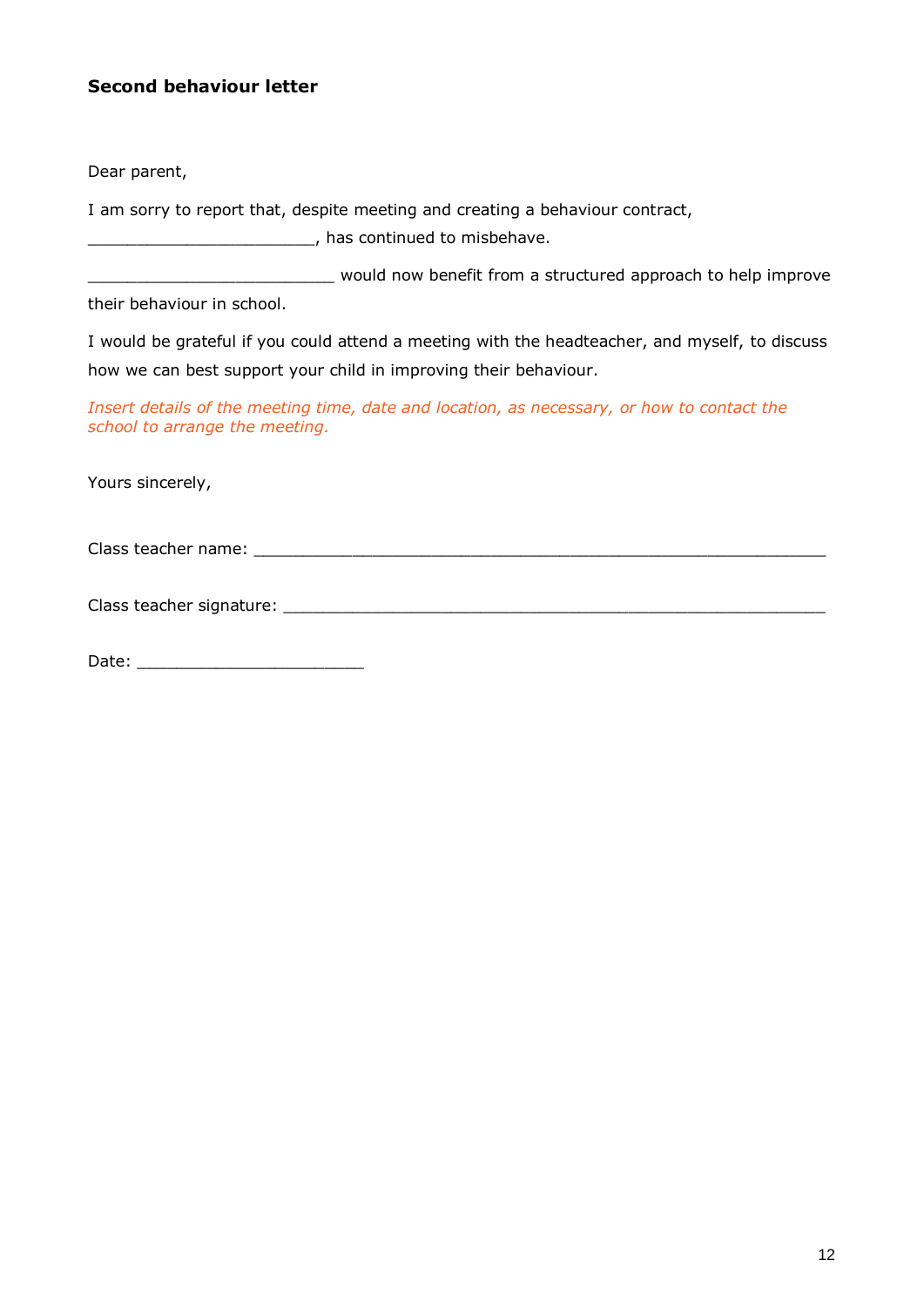# **Appendix 3: Guidance for Managing Behaviour**

### **AIMS**

- 1. All staff will manage behaviour consistently
- 2. Parents will be kept fully informed so that they can support with the behaviour. (All unacceptable behaviour will be communicated to the parent/carer).
- 3. Children will know when they have made the wrong choices, what they have done and the consequences of making the wrong choice.
- 4. Consequences will be immediate or at the very least the next day (excludes golden time which will be in the same week).

### **PROCEDURES**

- 1. The traffic light system will be used consistently.
- 2. Unacceptable behaviour will be given a warning.
- 3. If the child needs to be spoken to a second time this will result in moving to Amber.
- 4. If the behaviour continues the child will be moved to red.
- 5. If amber /red is reached before lunchtime the child will complete a behaviour slip to take home. The child will then move back to green.
- 6. If the child continues to make the wrong choices they should be moved to amber or red. It may result in a child taking home more than one behaviour notice.
- 7. If the wrong choices are made during break or lunch this should be investigated by the lunch time supervisors. They should then decide if a child needs time out with them or if the class teacher or a senior member of staff should be involved. If the lunch time supervisor cannot resolve the issue a senior member of staff should be informed to further investigate the matter. A notification slip will be completed by the lunch time supervisor and given to the class teacher. The teacher will decide whether this is an amber or red warning and the appropriate notice will go home. If the class teacher is unavailable then the deputy will be informed.
- 8. If a child consistently chooses to make the wrong choice and behaviour notices are going home every day then parents should be asked to meet with the class teacher (see letters).
- 9. If behaviour notices are not returned to school then a phone call should be made (from the office).
- 10.If the behaviour continues and is not being addressed we may need to consider that the child has a special need and other procedures may need to be considered. This will require input from the SENCo and parent/carer.

#### **SANCTIONS**

- 1. If a child moves to amber the consequence is a behaviour notice sent to parents.
- 2. If a child moves to red the consequence will be missing minutes of their next playtime (either break or lunch). (Amount of time to be determined by the class teacher. The child will be required to sit in silence in the classroom and not engaged in any activity.
- 3. If a pupil moves to red three times within a week will mean a meeting between the class teacher and parent will be necessary.
- 4. Each day and week will start fresh. However if more than 5 red behaviour notices are sent home within a half term then a meeting with the parent will be necessary.